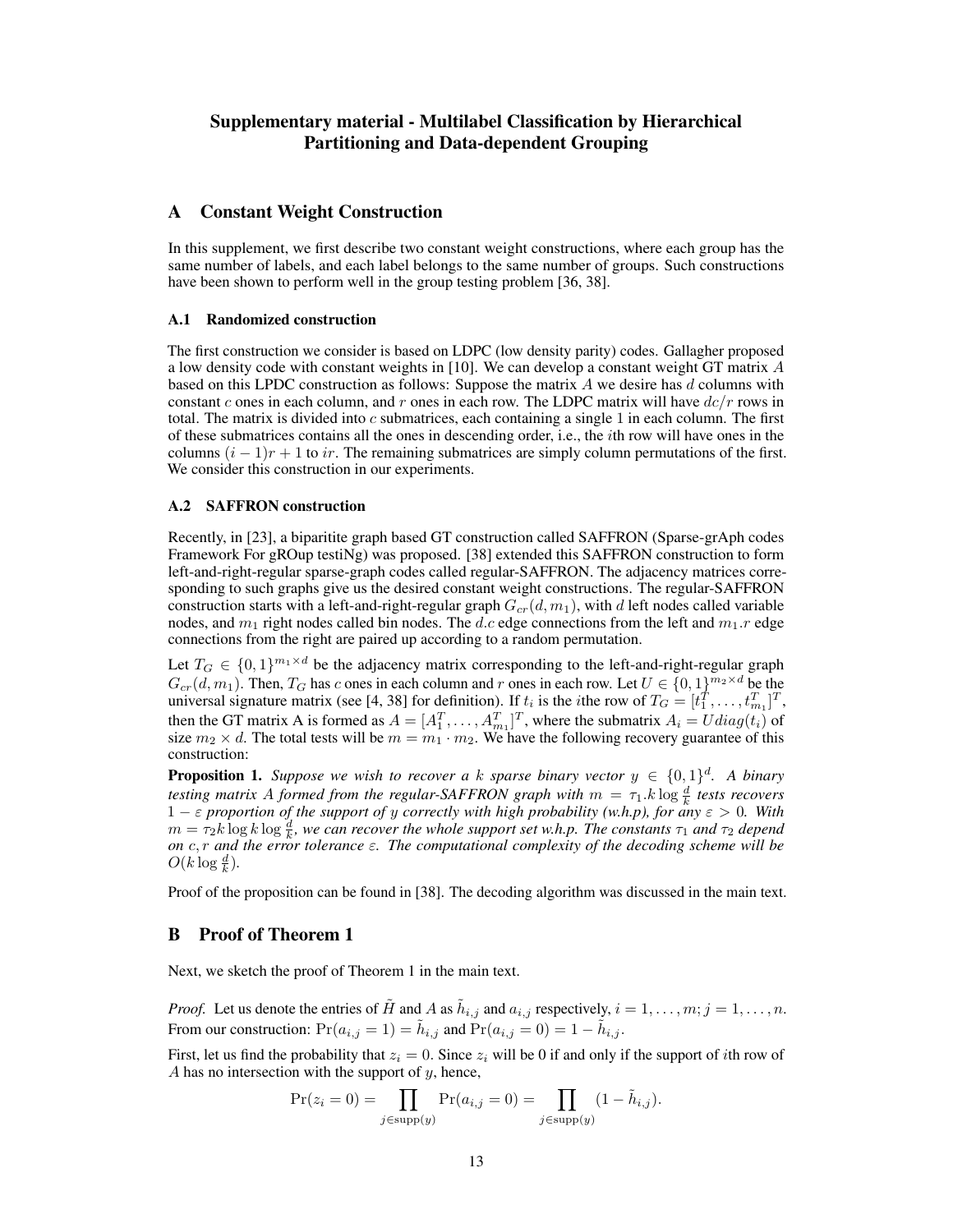Now note that,  $b_j = \sum_{i=1}^m a_{i,j} z_i$ . Therefore,  $\mathbb{E}[b_j] = \sum_{i=1}^m \mathbb{E}[a_{i,j} z_i] = \sum_{i=1}^m \Pr(a_{i,j} z_i = 1)$ . It turns out that,

$$
Pr(a_{i,j}z_i = 1) = Pr(a_{i,j} = 1, z_i = 1)
$$
  
= 
$$
Pr(a_{i,j} = 1) Pr(z_i = 1 | a_{i,j} = 1)
$$
  
= 
$$
\tilde{h}_{i,j}(1 - Pr(z_i = 0 | a_{i,j} = 1)).
$$

Now, we consider two cases. When  $j \in \text{supp}(y)$ ,  $\Pr(z_i = 0 \mid a_{i,j} = 1) = \Pr(\forall j \in \text{supp}(y), a_{i,j} = 1)$  $0 | a_{i,j} = 1$  = 0. On the other hand, when  $j \notin \text{supp}(y)$ ,  $\Pr(z_i = 0 | a_{i,j} = 1) = \Pr(z_i = 0)$  =  $\prod_{l \in \text{supp}(y)} (1 - \tilde{h}_{i,l}).$  Therefore,

$$
\Pr(a_{i,j}z_i = 1) = \begin{cases} \tilde{h}_{i,j}, & j \in \text{supp}(y) \\ \prod_{l \in \text{supp}(y)} (1 - \tilde{h}_{i,l}) & j \notin \text{supp}(y). \end{cases}
$$

Hence, when  $j \in \text{supp}(y)$ ,

$$
\mathbb{E}[b_j] = \sum_{i=1}^m \Pr(a_{i,j} z_i = 1) = \sum_{i=1}^m \tilde{h}_{i,j} = c.
$$

But when  $j \notin \text{supp}(y)$ ,

$$
\mathbb{E}[b_j] = \sum_{i=1}^{m} \Pr(a_{i,j} z_i = 1) \n= \sum_{i=1}^{m} \prod_{l \in \text{supp}(y)} (1 - \tilde{h}_{i,l}) \le \sum_{i=1}^{m} \prod_{l \in \text{supp}(y)} \exp(-\tilde{h}_{i,l}) \n= \sum_{i=1}^{m} \exp\left(-\sum_{l \in \text{supp}(y)} \tilde{h}_{i,l}\right) = \sum_{i=1}^{m} \exp(-\langle y, \tilde{h}^{(i)} \rangle).
$$

We can make stronger claims to bolster this theorem. Since the random variables  $b_j, j = 1, \ldots, n$  are all Lipschitz functions of independent underlying variables, by using McDiarmid inequality [25] we can say that they are tightly concentrated around their respective average values.

### C Additional experimental results

Here, we present additional results and further discuss the results we presented in the main text for the proposed methods. We then give few results which help us better understand the parameters that affect the performance of our MLGT method. First, we describe the evaluation metrics used in the main text and here for comparison.

Evaluation metrics: To compare the performance of the different MLC methods, we use the most popular evaluation metric called  $Precision@k$  (P@k) [1] with  $k = \{1, 3, 5\}$ . It has been argued that this metric is more suitable for modern applications such as tagging or recommendation, where one is interested in only predicting a subset of (top  $k$ ) labels correctly. P@k is defined as:

$$
P@k := \frac{1}{k} \sum_{l \in rank_k(\hat{y})} y_l,
$$

where  $\hat{y}$  is the predicted vector and y is the actual label vector. This metric assumes that the vector  $\hat{y}$ is real valued and its coordinates can be ranked so that the summation above can be taken over the highest ranked  $k$  entries of  $\hat{y}$ . For the hierarchical approach, we weight and rank the labels based on repeated occurrence (in the overlapping set  $S$ ).

In general, MLGT method returns a binary label vector  $\hat{y}$  of predefined sparsity, there is no ranking among its non-zero entries. Hence, we also use a slightly modified definition:

<span id="page-1-0"></span>
$$
\Pi @k := \frac{1}{k} \min\left(k, \sum_{l \in \text{tops}(\hat{y})} y_l\right),\tag{3}
$$

where  $top_5(\hat{y})$  is the 5 nonzero co-ordinates of  $\hat{y}$  predicted by MLGT assuming that the predefined sparsity is set to 5. To make the comparison fair for other (ranking based) methods, we sum over the top 5 labels based on their ranking (i.e. we use  $rank_5$  instead of  $rank_k$  in the original definition).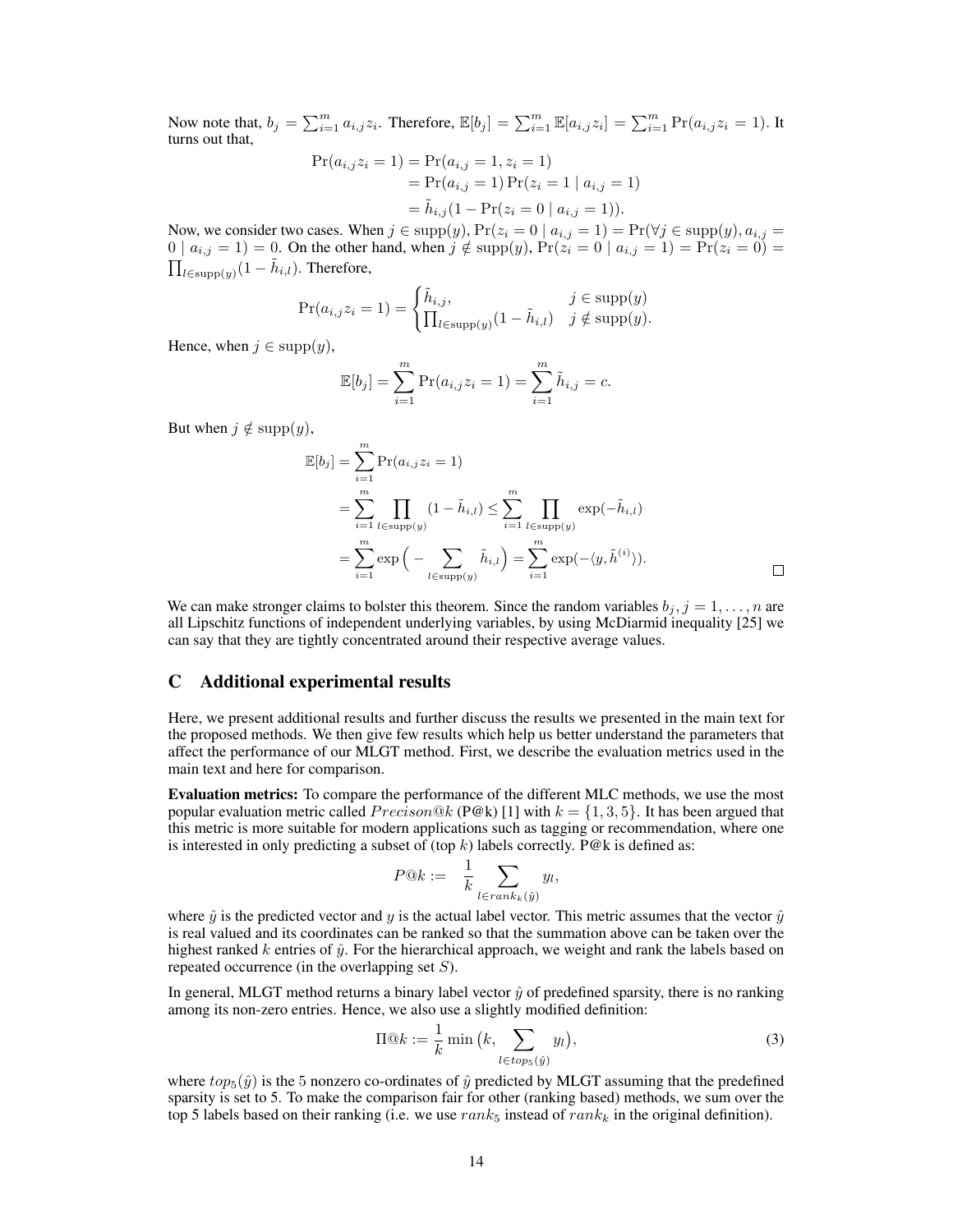

<span id="page-2-0"></span>Figure 4: Π@1 and Π@3 for test data instances for bibtex (top two) and RCV1x (bottom two) datasets as a function of number of groups m. Error bar over 10 trials.

<span id="page-2-1"></span>

| Dataset       | Metrics              | NMF - GT | $CW - GT$ | $SP - GT$ | OvA    |
|---------------|----------------------|----------|-----------|-----------|--------|
| <b>Bibtex</b> | $\Pi@1$              | 0.7354   | 0.7089    | 0.6939    | 0.6111 |
| $d = 159$     | $\Pi@3$              | 0.3664   | 0.3328    | 0.3034    | 0.2842 |
| $m = 120$     | $\Pi@5$              | 0.2231   | 0.2017    | 0.1823    | 0.1739 |
|               | $\Phi_Y(A)$          | 10.610   | 12.390    | 12.983    |        |
|               | $T_{total}$          | 5.13s    | 4.01s     | 3.98s     | 8.22s  |
|               | $T_{test}$           | 0.13s    | 0.13s     | 0.13s     | 0.18s  |
| Mediamill     | $\Pi@1$              | 0.8804   | 0.8286    | 0.6358    | 0.8539 |
| $d = 101$     | $\Pi@3$              | 0.6069   | 0.5413    | 0.2729    | 0.5315 |
| $m=50$        | $\Pi@5$              | 0.3693   | 0.3276    | 0.1638    | 0.3231 |
|               | $\Phi_Y(A)$          | 10.377   | 11.003    | 10.876    |        |
|               | $T_{total}$          | 17.2s    | 15.7s     | 15.82s    | 29.4s  |
|               | $\mathcal{T}_{test}$ | 0.17s    | 0.17s     | 0.17s     | 0.54s  |
| RCV1x         | $\Pi@1$              | 0.9350   | 0.9205    | 0.8498    | 0.9289 |
| $d = 2016$    | $\Pi@3$              | 0.6983   | 0.6596    | 0.5732    | 0.6682 |
| $m = 250$     | $\Pi@5$              | 0.4502   | 0.4104    | 0.3449    | 0.4708 |
|               | $\Phi_Y(A)$          | 53.916   | 58.459    | 58.671    |        |
|               | $T_{total}$          | 88.4s    | 77.5s     | 74.2s     | 363.2s |
|               | $T_{test}$           | 1.20s    | 1.04s     | 1.10s     | 6.37s  |
| Eurlex        | $\Pi@1$              | 0.8477   | 0.8430    | 0.6792    | 0.8535 |
| $d = 3993$    | $\Pi@3$              | 0.5547   | 0.5582    | 0.3933    | 0.6132 |
| $m=350$       | $\Pi@5$              | 0.3444   | 0.3597    | 0.2758    | 0.4085 |
|               | $\Phi_Y(A)$          | 80.023   | 80.732    | 82.257    |        |
|               | $T_{total}$          | 227.3s   | 99.6s     | 90.4s     | 560.1s |
|               | $T_{test}$           | 0.94s    | 0.93s     | 0.93s     | 7.26s  |

Table 4: Comparisons between GT constructions. Metric: Modified Precision

Comparing group testing constructions: In Table [4,](#page-2-0) we compare the three constructions discussed in this paper on four datasets. We also include the One versus All (OvA) method (which is computationally very expensive) to provide a frame of reference. In the table, we list  $P@k$  for  $k = \{1, 3, 5\}$ , the correlation metric  $\Phi_Y(A)$ , the total time  $T_{total}$  as well as the time  $T_{test}$  taken to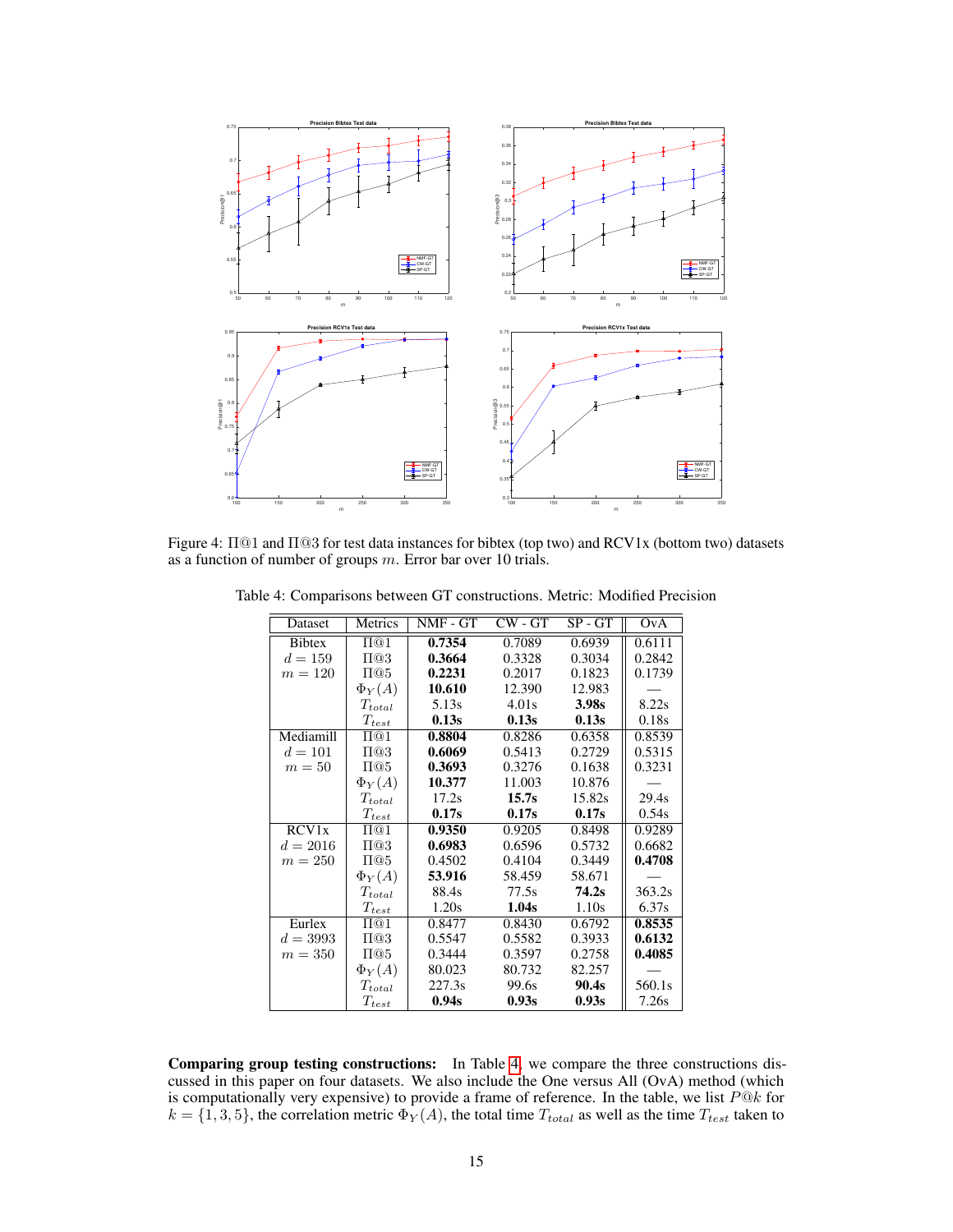

<span id="page-3-0"></span>Figure 5: Analysis: (Left) Relation between P@k and the correlation metric  $\Phi_Y(A)$ , (Middle) Relation between P@k and column sparsity c, and (Right) Performance of NMF for larger  $m$ .

predict the labels of nt test instances. Figure [4](#page-2-1) is the enlarged version of Figure 1 in the main text, where a smaller version of the plots were given due to space constraint.

The NMF-GT method performs better than both methods, because it groups the labels based on the correlation between them. This observation is supported by the fact that the correlation metric  $\Phi_Y(A)$ of NMF-GT is the lowest among the three methods. Also note that even though NMF-GT has longer training time compared to the other GT methods (due to the NMF computation), its prediction time is essentially the same. We also note that the runtimes of all three MLGT methods are much lower than OvA, particularly for larger datasets as they require much fewer  $(O(\log d))$  classifiers.

Results discussion: In table 2 of main text, we summarized the results obtained for six methods for different datasets. We note that NMF-GT performs very well given its low computational burden. PfastreXML and Parabel, on the other hand, yield slightly more accurate results but require significantly longer run times.

Note that, when compared to the MLGT, the other methods require significantly more time for training. This is because, the tree based methods use k-means clustering recursively to build the label tree/s, and require several OvA classifiers to be trained, one per each label in the leaf nodes. OvA methods are obviously expensive since they learn  $d$  number of classifiers. Moreover, the prediction time for MLGT is also orders of magnitude less than many of the popular methods. In addition, the other methods have several parameters that need to be tuned (we used the default settings provided by the authors). We also note that the main routines of most other methods are written in C/C++ language, while MLGT was implemented in Matlab and hence the run times can be further improved to enable truly real-time predictions.

In Table 3 of the main paper, for the large two datasets, the label set was divided into blocks of sizes roughly around  $40K$ . We also used negative sampling of the training data for each block as done in many recent XML works [28, 15]. We also reduced the feature dimension via. sketching. For hierarchical partitioning, we used the vertex separator approach described in the main text, using the FORTRAN code provided by the author of [11]. The reordering for the four datasets in Table 3 are given in Figure 1 for the main text. The approach is extremely fast, and the runtime for the four datasets for reordering and partitioning were:

*Eurlex: 0.5s; Wiki10: 4.11s; WikiLSHTC: 40.3s; and Amazon670: 15.5s.*

For Eurlex and Wiki10, the accuracy and runtime results for SLEEC, PfastreXML and Parabel were computed by us using their matlab codes. Results for these three methods for the remain two datasets, and all results for the additional four methods (Dismec, PPD-sparse, XT and XML-CNN) were obtained from [28] and [40]. All runtimes are based on single core implementation.

MLGT Analysis: We conducted several numerical tests to analysis the performance of MLGT with respect to various settings. Figure [5](#page-3-0) presents few of these numerical analysis results, which help us understand the performance of MLGT better. In the left figure, we plot the P@k achieve by MLGT with different GT constructions, as a function of the the correlation metric  $\Phi_V(A)$ . The different points (circle) in the plot correspond to different GT matrices with different  $\Phi_V(A)$ . These GT matrices were formed by randomly permuting  $k$ -disjunct matrices, and changing its size. We observe that GT matrices with lower  $\Phi_Y(A)$ , yield better classification. These results motivated us to develop the data-dependent grouping approach.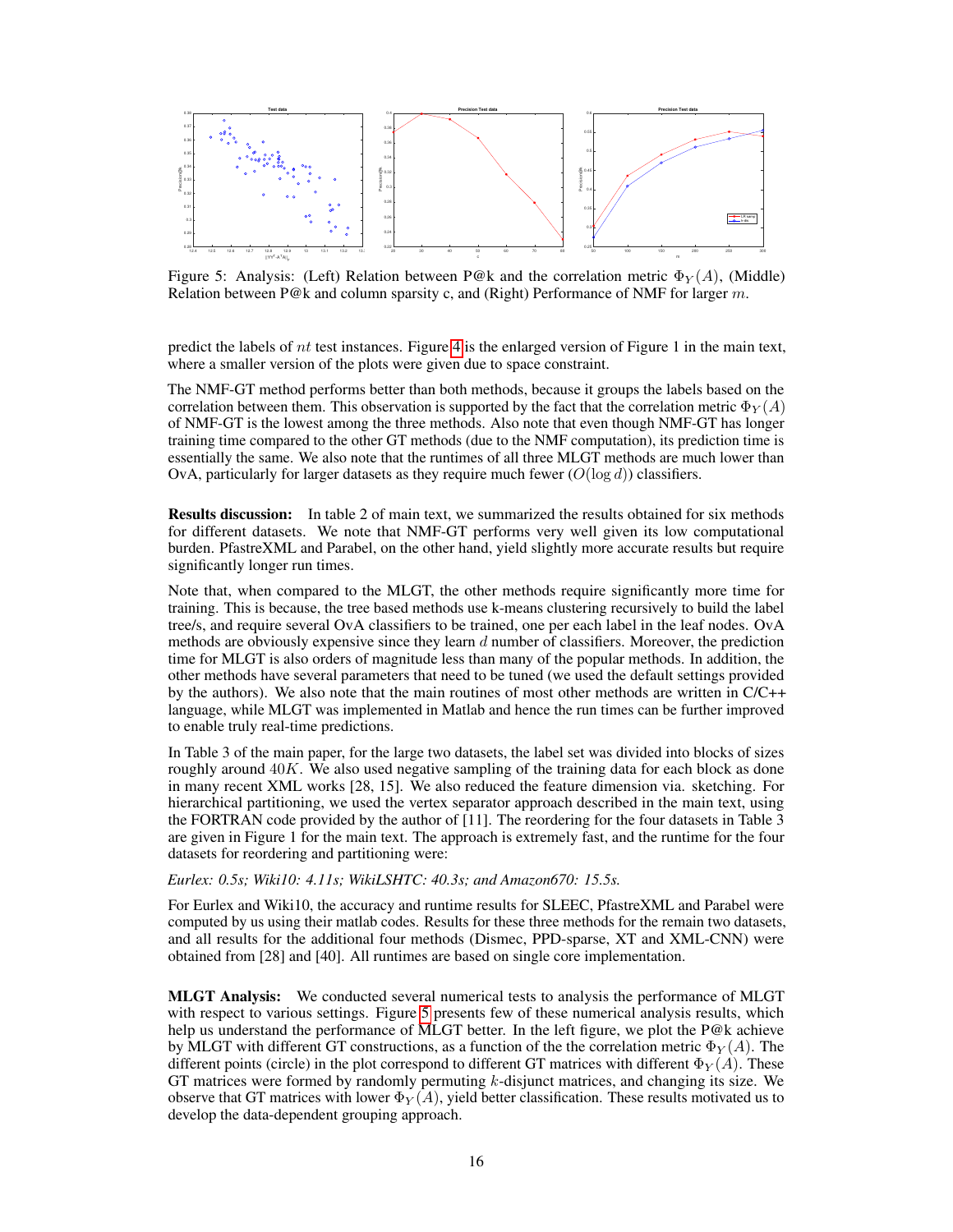<span id="page-4-0"></span>Table 5: Average Hamming loss errors in reduction v/s training

| Dataset       |      | NMF-GT |        | CW-GT  |        |
|---------------|------|--------|--------|--------|--------|
|               | d.   | R-Loss | T-Loss | R-Loss | T-Loss |
| <b>Bibtex</b> | 159  | 3.49   | 3.68   | 2.95   | 4.30   |
| $RCV1-2K$     | 2016 | 3.99   | 4.72   | 3.96   | 4.91   |
| $Eurl ex-4K$  | 3993 | 1.38   | 4.77   | 1.05   | 5.03   |



<span id="page-4-1"></span>Figure 6: Prec@1 for test data instances for bibtex (left) and RCV1x (right) datasets as a function of fraction of training data used. Error bar over 5 trials

In the middle plot, we have the performance of the NMF-GT method for different column sparsity  $c$ . We clearly note that as  $c$  increases, the performance first increases, and then reduces for larger c. This is because, for larger c, the GT matrix will have higher coherence between the columns. As indicated in our analysis, the performance of the GT construction will depends on this coherence. This analysis motivated us to use the search technique described in Remark 1, to select the optimal column sparsity c.

In the right plot, we compare the performance of NMF-GT vs CW-GT as a function of number of groups  $m$  for the Eurlex dataset. We observe that for smaller  $m$ , NMF-GT performs better. However, for larger  $m$  and more so for larger number of label  $d$ , NMF-GT becomes less accurate. This is due to the difficulty in computing accurate NMF for such large matrices. NMF is known to be an NP hard problem. This result likely explains why the NMF-GT's performance on larger datasets is less accurate. A possible approach to improve the accuracy of NMF-GT is to use the Hierarchical approach described above and split the large label set into smaller disjoint subsets, and apply NMF-GT independently.

In table [5,](#page-4-0) we list the average Hamming loss errors we suffer in label reduction (and decoding) when using NMF-GT and CW-GT for the three datasets. That is, we check the average error in the group testing procedure (label reduction and decoding), without classifiers. We also list the average Hamming loss in the training data after classification for comparison. We observe that, the NMF-GT has worse reduction loss compared to CW-GT. This is because, NMF-GT is data dependent, and is not close to being k-disjunct as oppose to CW-GT, which is random. However, we note that the training loss of NMF-GT is better. This shows that, even though the reduction-decoding is imperfect (introduces more noise), NMF-GT results in better individual classifiers. These comparisons show that data-dependent grouping will indeed result in improved classifiers.

Implementation details: All experiments for NMFGT and He-NMFGT were implemented in Matlab, and conducted on a standard work station with Intel i5 core 2.3GHz machine. The timings reported were computed using the cputime function in Matlab. For the SLEEC method, we could not compute  $\Pi \mathbb{Q} k$  as in eq. [3,](#page-1-0) since the source code did not output the score matrix. The  $\Pi \mathbb{Q} k$  reported for SLEEC in Table 4 were the P@k returned by source code. Also, for the last 2 examples, SLEEC was run for 50 iterations (for the rest it was 200).